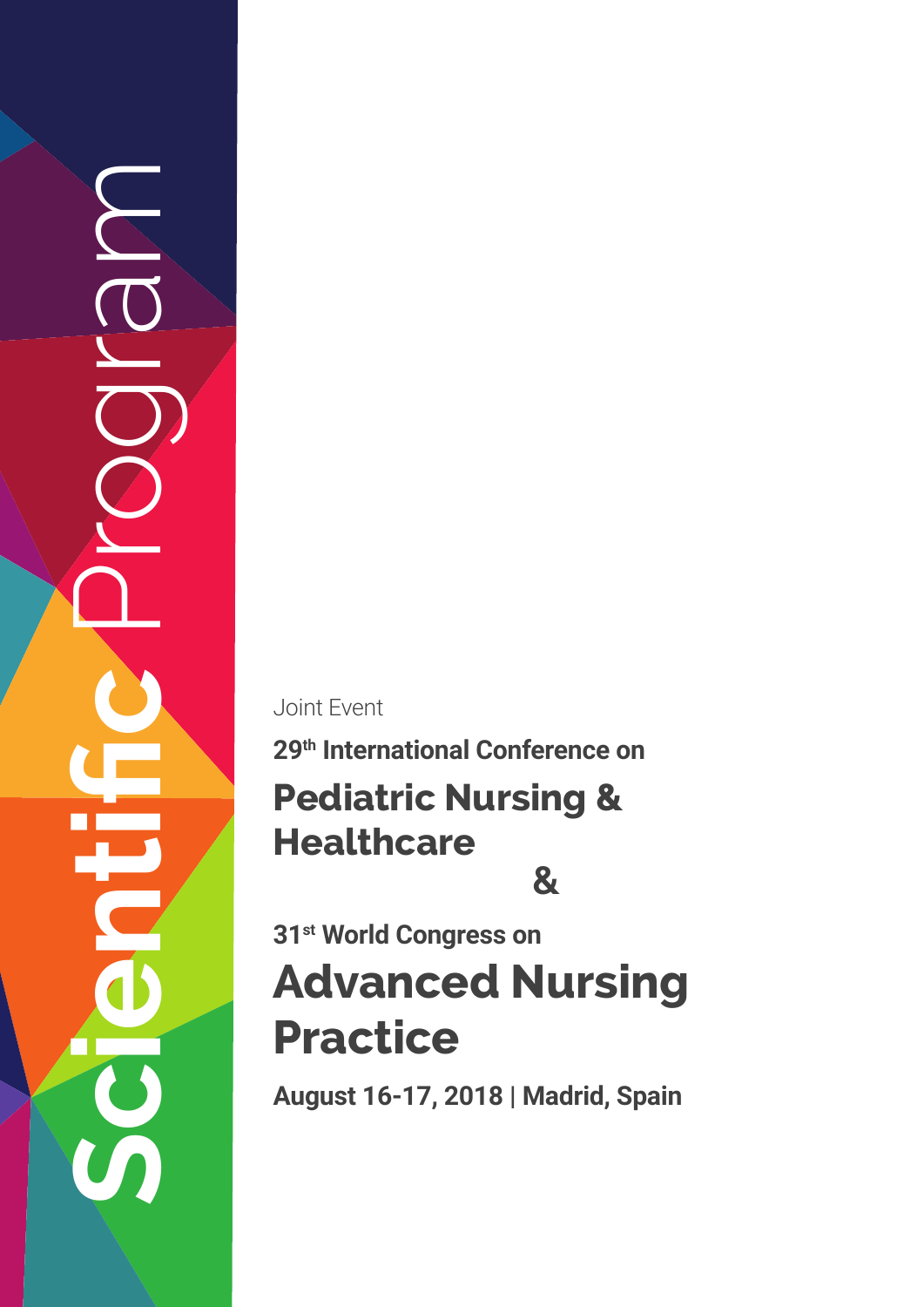**Day-1**

# Opening Ceremony

**August 16, 2018 09:30-10:00 Registrations**

## **10:00-10:30 Meeting Hall: Goya**

### **Keynote Forum**

| 10:30-10:35     | <b>Introduction</b>                                                                                                                                               |
|-----------------|-------------------------------------------------------------------------------------------------------------------------------------------------------------------|
| $10:35 - 11:15$ | Title: Logical design of the nursing observation for the quality improvement of the pediatric team<br>medicine<br><b>Satoko Tsuru, University of Tokyo, Japan</b> |
|                 | Group Photo @ Networking & Refreshments 11:15-11:35 @ Velazquez                                                                                                   |
| 11:35-12:15     | Title: Navigating colorectal and pancreatic cancer patients in a multidisciplinary cancer center<br><b>Christine Guarnieri, NYU Winthrop Hospital, USA</b>        |

### **WORKSHOP**

**12:15-13:15 Title: Pediatric complex care: Establishing a "HUB" for High Quality Care Judith Cullinane & Maria Lombardi,** Tufts Medical Center & Floating Hospital for Children, USA

**Lunch Break 13:15-14:15 @ Velazquez**

**Sessions: Pediatric Healthcare | Pediatric Oncology | Pediatric Cardiology | Child Right & Child Safety | Pediatric Bioethics | Pediatric Psychology | Pediatric Gynecology | Pediatric Vaccines | Pediatric Infection & Allergy | Nursing Education & their Innovations | Adult Health Nursing | Surgical Nursing | Healthcare Management | Clinical Nursing | Cardiovascular Nursing | Disaster Nursing**

**Chair: Vedrana Vejzovic,** Malmo University, Sweden **Chair: Huda Al-Awaisi,** Sultan Qaboos University Hospital, Oman

### **Introduction**

| 14:15-14:45 | Title: Health-related quality of life in mothers with children with cancer: A systematic review<br><b>Christiana Nicolaou, Cyprus University of Technology, Cyprus</b>                                           |
|-------------|------------------------------------------------------------------------------------------------------------------------------------------------------------------------------------------------------------------|
| 14:45-15:15 | Title: Effects of analgesics administration, surgical techniques and parental anxiety on hospital<br>length of stay among post-tonsillectomy children<br>Abed N Azab, Ben-Gurion University of the Negev, Israel |
| 15:15-15:45 | Title: OPT-MOM: Oro-pharyngeal therapy with mother's own milk to protect extremely premature<br>infants against infectious morbidities<br>Nancy Adrianna Garofalo, NorthShore University Health System, USA      |
|             | Networking & Refreshments 15:45-16:05 @ Velazquez                                                                                                                                                                |
| 16:05-16:35 | Title: Effect of innovative participatory health education program to augment knowledge, attitude<br>and practices of mothers of children with sickle cell anemia                                                |

**Fatima Alzahra Abdul Rahman M,** International University of Africa, Sudan

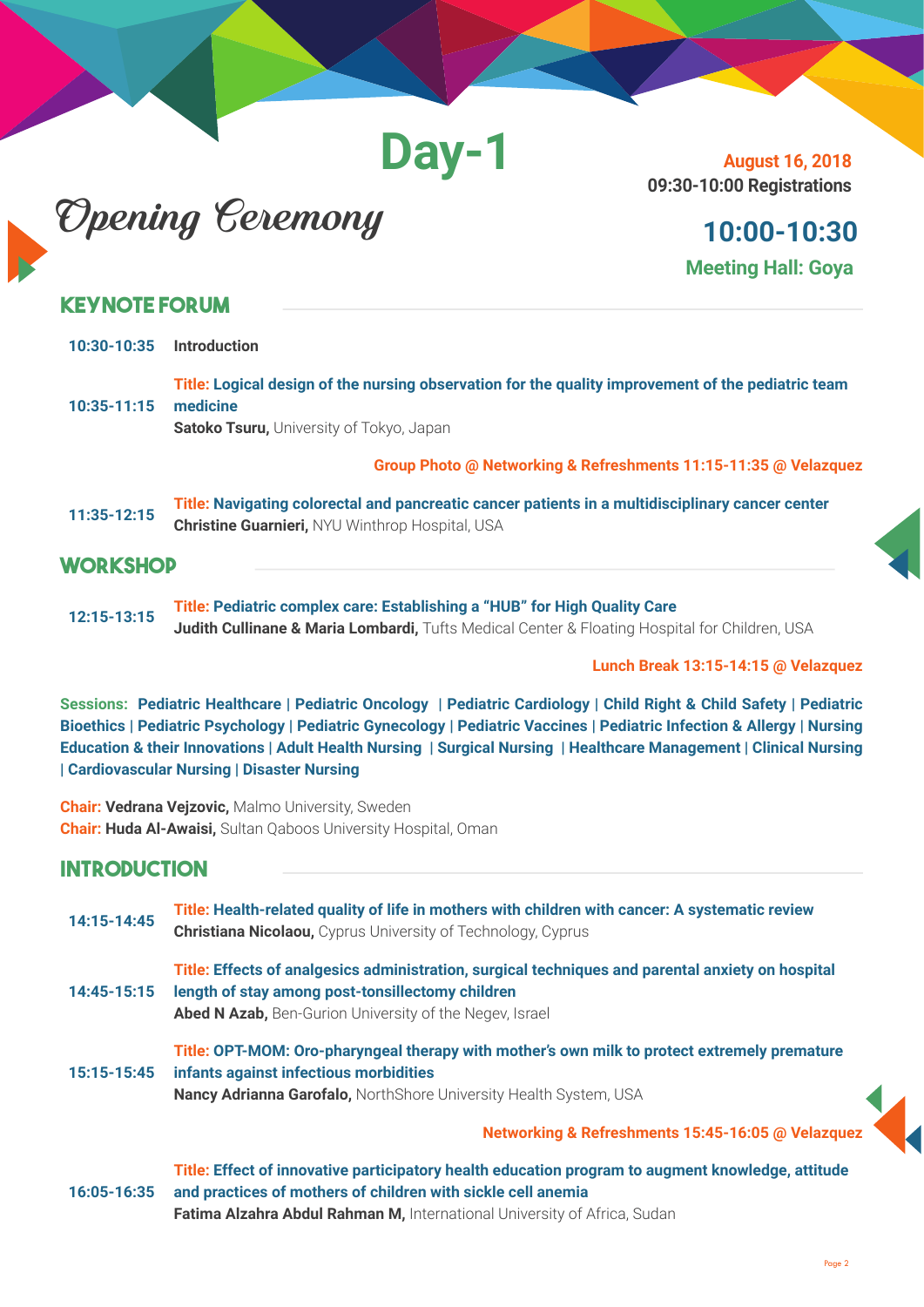**16:35-17:05 Title: The effectiveness of non-directive play therapy (NDPT) on children with a medical condition: A scoping review Ioanna Menikou,** Cyprus University of Technology, Cyprus **17:05-17:35 Title: Dignity in elderly people: A concept analysis Roghayeh Esmaeili,** Shahid Beheshti University of Medical Sciences, Iran

### **Panel Discussion**

# **Day-2 August 17, 2018**

### **Meeting Hall: Goya**

### **Keynote Forum**

- **09:25-09:30 Introduction**
- **09:30-10:10 Title: The child and the child's perspective Vedrana Vejzovic,** Malmo University, Sweden
- **10:10-10:50 Title: The differential diagnostic of idiopathic toe walking David Pomarino,** Praxis Pomarino, Germany

**Networking & Refreshments 10:50-11:10 @ Velazquez**

### **special session**

**11:10-11:50 Title: Peripheral difficult intravenous access (DIVA) of children admitted to a tertiary hospital in Oman Al-Awaisi H,** Sultan Qaboos University Hospital, Oman

**Sessions: Neonatology & Perinatology | Pediatric Cardiology | Pediatric Trauma | Pediatric Surgery | General Pediatrics | Pediatric Neurology | Pediatric Dermatology | Pediatric Obesity | Women Health and Midwifery Nursing | Clinical Nursing | Mental Health and Psychiatry Nursing | Patient Safety Factors | Tele Medicine and E-Health | Healthcare Case Studies** 

**Chair: Christiana Nicolaou,** Cyprus University of Technology, Cyprus **Chair: Christine Guarnieri,** NYU Winthrop Hospital, USA

**11:50-12:20 Title: Personal values, value implementation at work and the difference between them Salam Hadid,** Zefat Academic College, Israel

**12:20-12:50 Title: Integration of simulation in an unfolding case study Laura Ford,** Thompson Rivers University, Canada



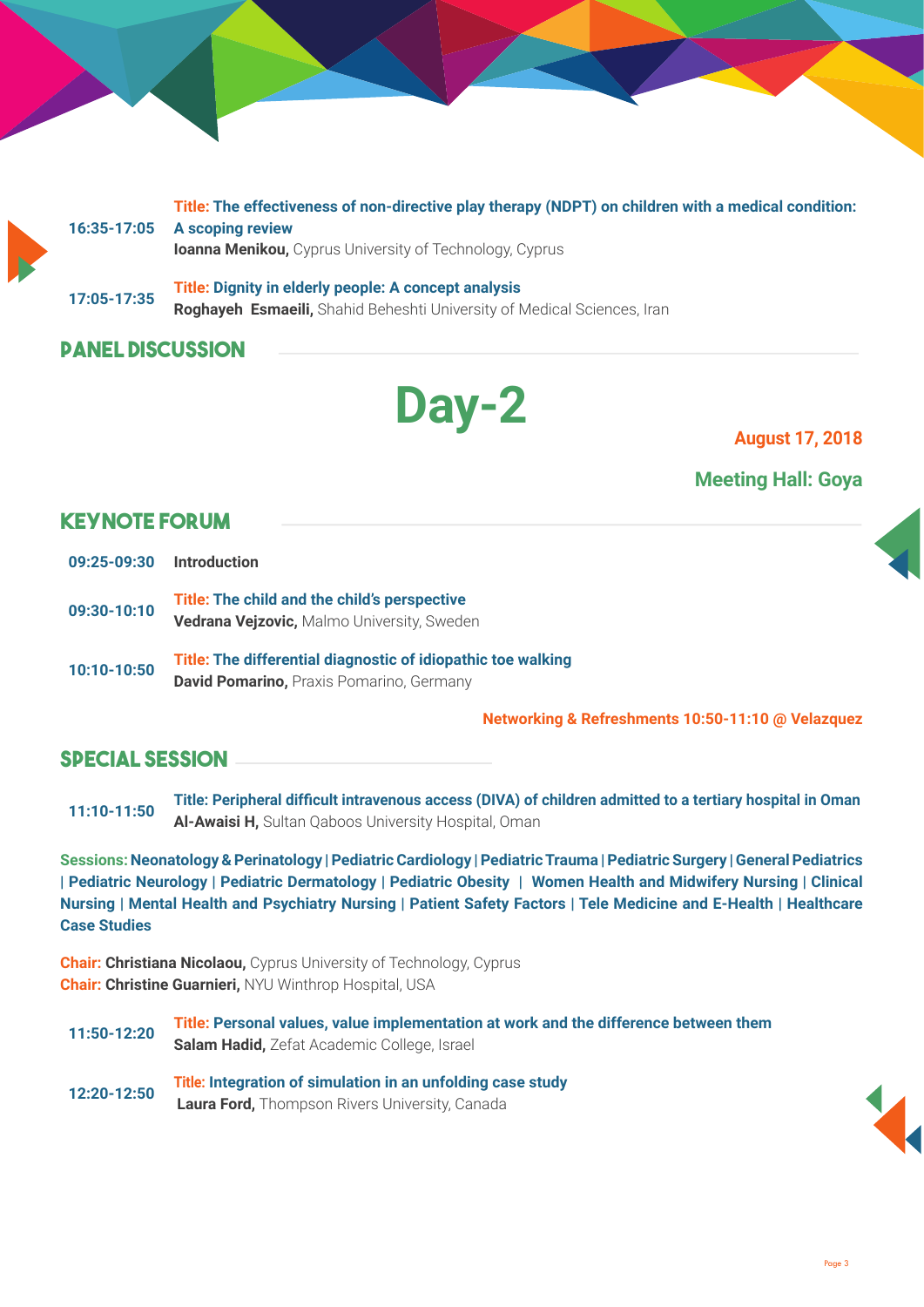### **Lunch Break 12:50-13:50 @ Velazquez**

| 13:50-14:20    | Title: Effect of a sensory integration program on the development of children with autism<br>Nagwa A Zein El Dein, Menoufia University, Egypt                                                                                                        |
|----------------|------------------------------------------------------------------------------------------------------------------------------------------------------------------------------------------------------------------------------------------------------|
| 14:20-14:50    | Title: The relationship between anxiety, post-traumatic stress, insomnia, demographics and<br>fibromyalgia among female<br>Ahmed Al-Smadi, American University of Madaba, Jordan                                                                     |
|                | <b>POSTER PRESENTATIONS 14:50-15:35 @ FOYER</b>                                                                                                                                                                                                      |
|                | Poster Judge1: Satoko Tsuru, University of Tokyo, Japan<br>Poster Judge2: Salam Hadid, Zefat Academic College, Israel                                                                                                                                |
| <b>NPPN 01</b> | Title: Practical application of a self-reliance check and support sheet (SRCS) for children with<br>chronic illness<br>Miyuki Nishida, Juntendo University, Japan<br>Kaori Nio, Mie University, Japan<br>Ikiko Oikawa, Tokyo-Kasei University, Japan |
| <b>NPPN 02</b> | Title: Using nature and outdoor activity to improve transplant children's adherence during<br>transitional age-three years of experience<br>Etsuko Soeda, Keio University, School of Nursing and Medical Care, Japan                                 |
| <b>NPPN 03</b> | Title: Minimum requirements for physical assessment of patients conducted by nurses newly<br>assigned to NICUs<br>Chizu Matsumoto, Sanyo Gakuen University, Japan<br><b>Emiko Shinozaki</b> , University of Human Environments, Japan                |
| <b>NPPN 04</b> | Title: Use of an early warning score to evaluate clinical deterioration in pediatric oncology patients<br>Silvana Daniela Espinoza Manjarrez, Hospital Infantil Teleton de Oncologia, Mexico                                                         |
| <b>NPPN 05</b> | Title: Structural equation model of smartphone application use and therapeutic lifestyle change<br>among the patients with schizophrenia<br>Kyunghee Lee, Keimyung University, South Korea                                                           |
| NPPN 06        | Title: A web-based teaching module for the prevention of sudden unexpected postnatal collapse<br>(SUPC) of the newborn<br>Nancy Adrianna Garofalo, NorthShore University Health System, USA                                                          |
| <b>NPPN 07</b> | Title: Effect of kangaroo care on physiological measurements and weight in low birth weight infants<br>Taghreed K Omar, Menoufia University, Egypt                                                                                                   |